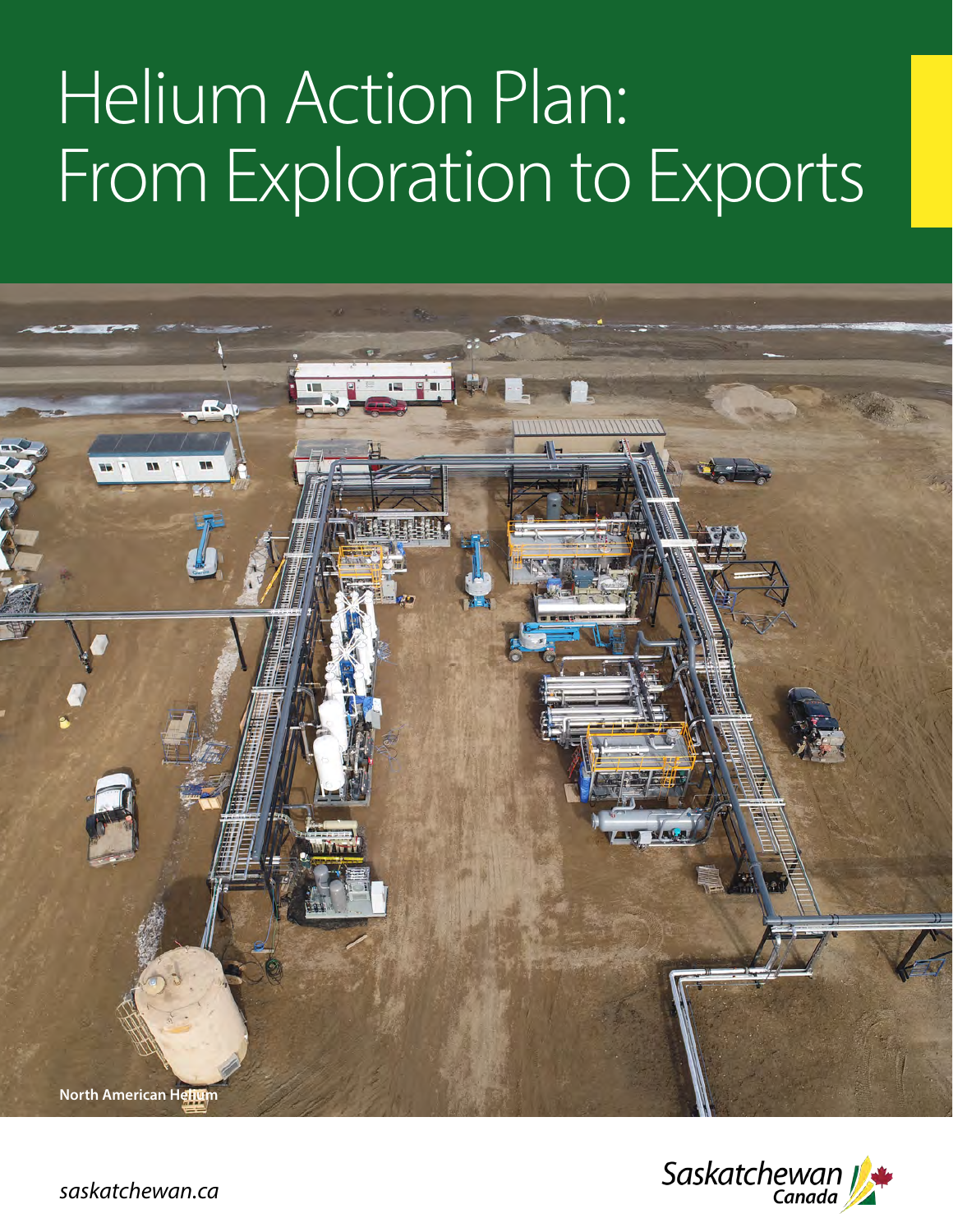## What is Helium?

Helium is a gas formed by the decay of radioactive elements in the Earth's crust; it migrates towards the Earth's surface where it either gets trapped in a geological formation or is released into the atmosphere. Helium is non-toxic, non-flammable, and has a number of unique properties including: the lowest boiling and liquefaction points of any element (-269 degrees Celsius); low density (light); and, a high ability to conduct heat. As a result, helium often has no substitute.

# How is Helium Produced?

There are two principal ways to produce helium: captured as a byproduct of natural gas production; or, extracted from dedicated helium wells in select geological formations.

Currently, over 90 per cent of the world's helium market is supplied by major natural gas producers. In countries like Qatar, Algeria, Russia, and the United States (US), small concentrations of helium are typically found within the natural gas stream (for example, 0.04 per cent helium in the case of Qatar).



The large scale of natural gas production in these countries allows low overall concentrations of helium to be extracted economically.

Saskatchewan is one of the few jurisdictions in the world that can support helium production as a standalone sector because the province's geology supports the drilling of dedicated helium wells. Saskatchewan's unique geology offers world-class helium resources, with deposits of up to 2 per cent helium concentrations and promising shows of up to 7 per cent helium concentrations. Generally, 0.5 per cent helium concentrations are the global benchmark for economic recovery from standalone wells.

Saskatchewan's helium deposits are mixed with nitrogen, which makes up nearly all the remaining gaseous mix in these formations.

Nitrogen is not a greenhouse gas (GHG). Therefore, Saskatchewan's helium sector has a low GHG footprint when compared to other jurisdictions that rely on large-scale natural gas production for helium extraction. By the end of 2021, it is estimated that Saskatchewan will account for 1 per cent of global helium production. However, with a unique value proposition of high concentration helium deposits, an excellent regulatory and investment climate, and a low GHG emissions profile, Saskatchewan has tremendous potential to continue increasing market share in the rapidly growing global helium market.

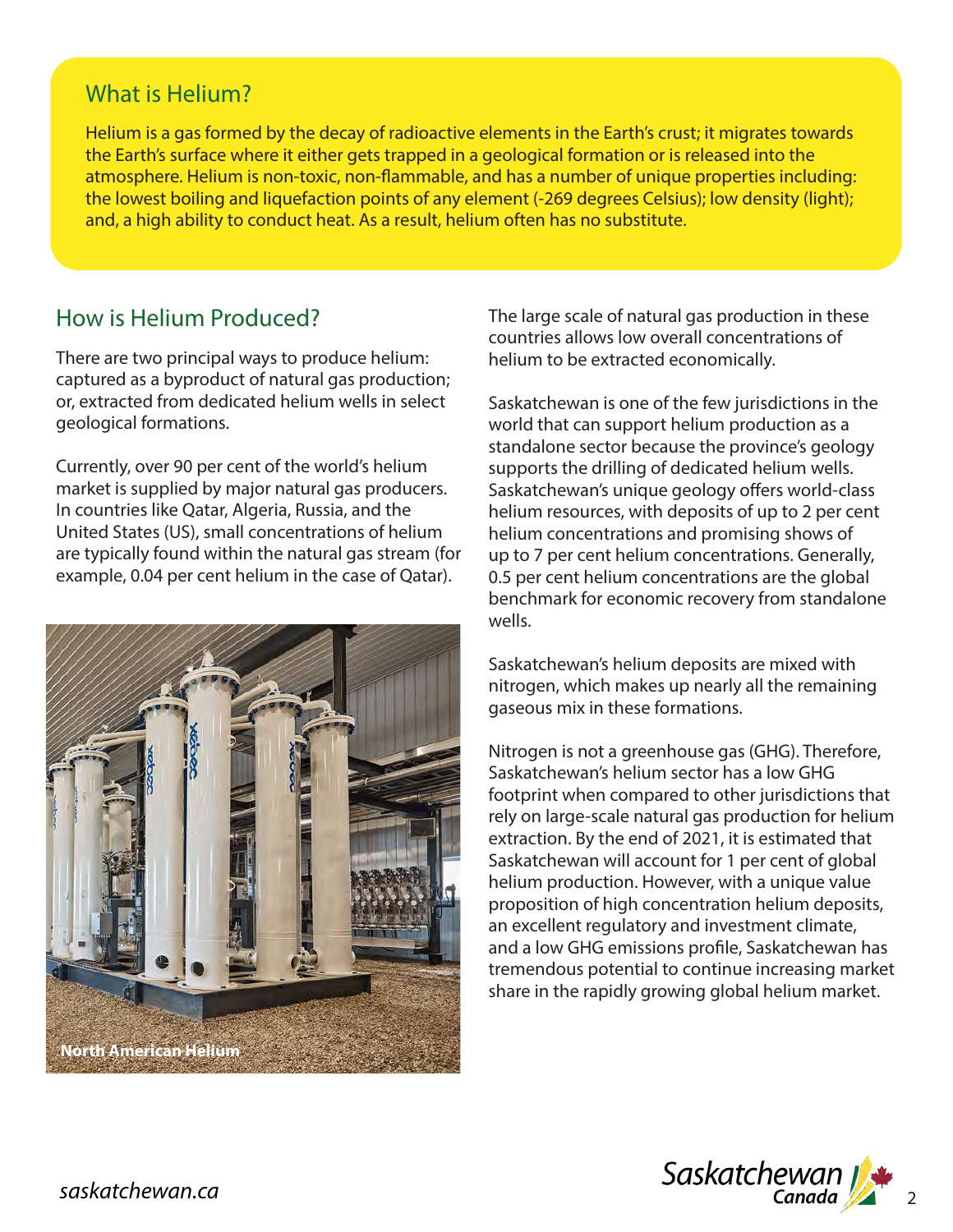# What is Helium Used For?

Helium is a rare and non-renewable resource that can be segmented into three general product types: crude helium gas (less than 99 per cent purity); processed Grade A helium gas (over 99 per cent purity); and liquid helium (made from Grade A helium gas). Crude helium is typically used as a lifting agent, whereas Grade A helium gas and liquefied helium are used primarily in advanced technology sectors. As global growth in these advanced technology sectors continues to accelerate so does the demand for helium.



*Kornbluth Helium Consulting*

### The Global Helium Growth **Opportunity**

Unlike most globally traded commodities, helium is not currently traded on commodity exchanges. This means all helium sector transactions are executed through private commercial agreements, making market transparency somewhat limited. However, helium is a well-understood commodity, with over a century of commercial use; industry experts estimate the current global market is worth over \$7 billion annually and is expected to nearly double in size by 2030.

The US is the world's largest helium consumer and is projected to become a net helium importer for the first time in nearly a century. Also, as of October 2021, Canada and the US have identified helium on their respective national lists of critical minerals for economic and national security (helium is the only non-mineral on the lists). In 2020, the Canada-US Joint Action Plan on Critical Minerals Collaboration

was signed to coordinate efforts on developing critical supply chains within North America. The European Union, Japan, South Korea, China, India and several other countries have growing helium demand and are seeking to reduce reliance on helium imports from unstable regions.

Saskatchewan offers an abundant, stable and reliable source of helium that is not reliant on being sourced as a byproduct of natural gas production. Other jurisdictions, however, are also aware of the growth in helium demand. To capitalize on the sector's future growth, Saskatchewan must take advantage of the current window of opportunity and scale the province's existing production and processing capacity, or risk losing the initiative to others.

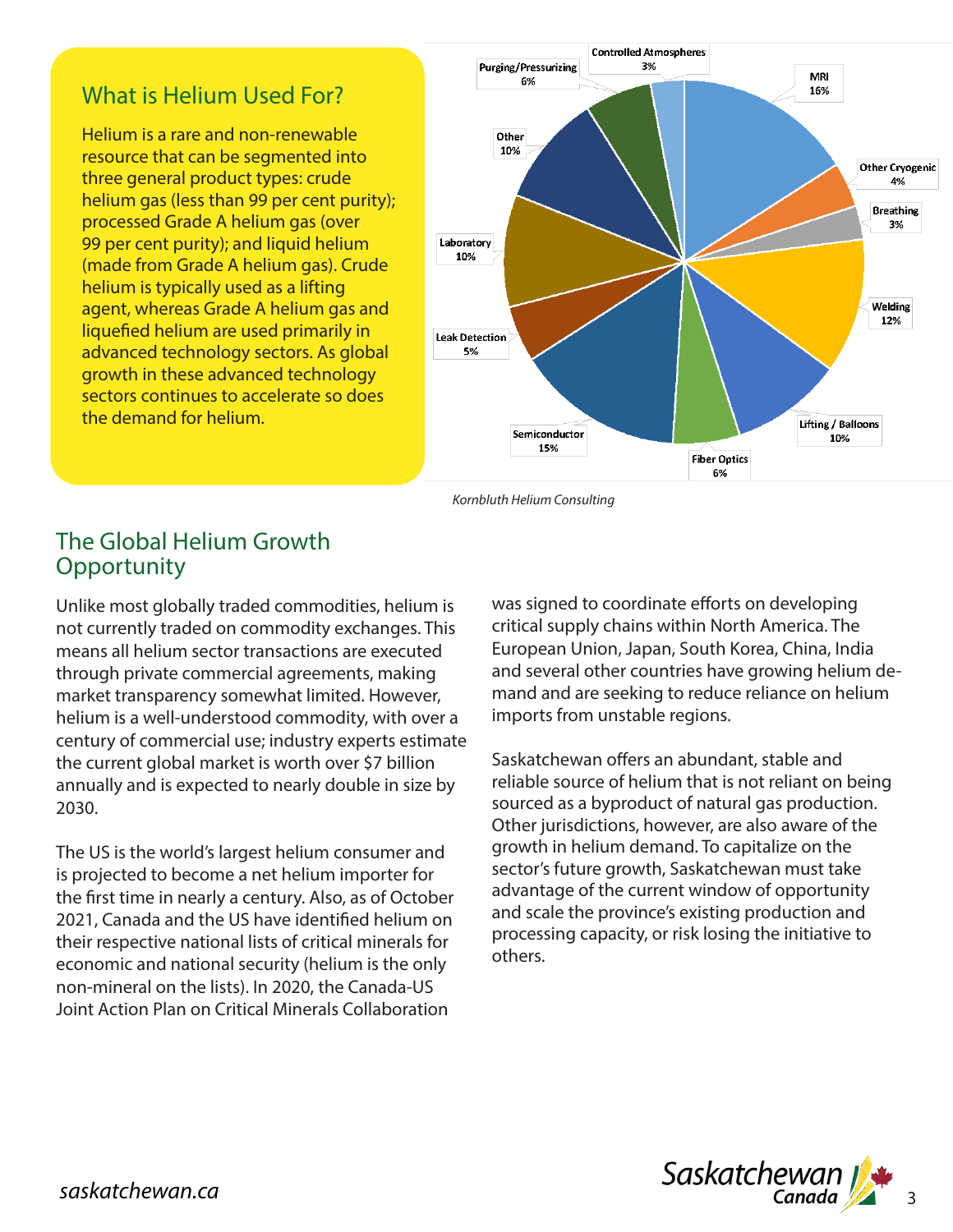# Helium in Saskatchewan Today

Currently, Saskatchewan's helium sector is concentrated in southwest Saskatchewan. At present, there are many active helium companies holding more than 500 combined helium leases and permits for exploration and production activities, which encompasses over 4 million hectares of land – a figure that has quadrupled since 2018 and continues growing. By the end of 2021, Saskatchewan expects to have up to 20 active helium wells, with dozens more in the drilling and planning phases. In addition, North American Helium's new Battle Creek Purification Facility began operating in April 2021. With an investment of more than \$30 million and participation in the province's Oil and Gas Processing Investment Incentive (OGPII) it is Canada's largest helium purification facility.

In 2016, the Saskatchewan Geological Survey published an in-depth analysis of helium deposits in southwestern Saskatchewan and will publish an expanded version of the study for all of southern Saskatchewan in November 2021. Together, these studies incorporate data from more than 6,500 gas analysis tests. The analysis confirms that Saskatchewan has world-class helium resources – a conclusion affirmed by regular growing yearover-year investments in the province.

# Saskatchewan's Growth Plan: The Next Decade of Growth

Released in November 2019, the Growth Plan identifies supporting the development of the helium sector as a provincial priority that can assist in achieving the Plan's 30 Goals for 2030, such as creating 100,000 new jobs, increasing the value of provincial exports by 50 per cent and economic diversification.

Following the release of the Growth Plan, the Government of Saskatchewan formed a working group tasked with conducting comprehensive stakeholder engagement consultations with a broad range of companies, including those active in the province's helium sector, global helium distributors, and international investors. This collaborative approach was crucial in identifying emerging investment opportunities across all segments of the helium value chain, current barriers to sector growth, and specific sector development priorities where government action should be focused.

The stakeholder engagement process informed the Government of Saskatchewan's commitment to developing and implementing new policies and programs, to grow Saskatchewan's helium sector value chain from exploration to exports.



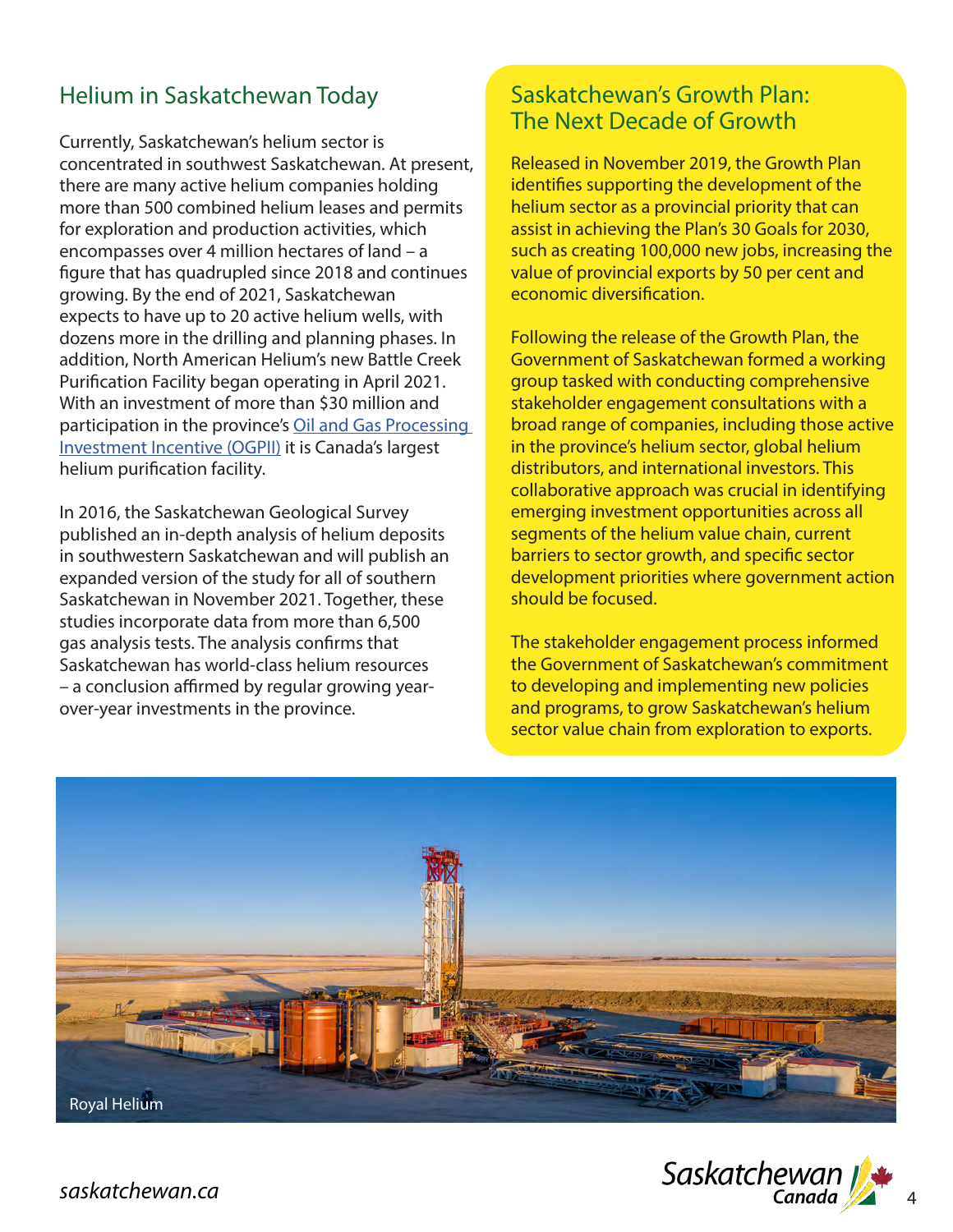# Action Plan Areas of Focus

#### **Exploration**

Scaling-up exploration activities and the availability of high-quality geological data is needed to drive production investment and attract new companies and investors to Saskatchewan.

#### Production

Enhancing helium production economics in Saskatchewan is critical to securing increased investment in a highly competitive sector and taking advantage of the province's unique geology to produce helium from dedicated wells in large and small pools alike.

#### Innovation

Fostering innovation commercialization in the field is a must. As demonstrated in Saskatchewan's larger established natural resource sectors, deploying new technologies in the field is critical to overcoming technical barriers and unlocking new opportunities to develop and bring resources to market.

#### Processing

Building-out Saskatchewan's helium purification and liquefaction capacity is fundamental to sector growth as it transforms crude helium gas into Grade A helium and liquefied helium, which are premium products needed by advanced technology sectors.

#### Export Infrastructure

Establishing conditions for liquefaction capacity and infrastructure investments in the province is critical to maximizing export growth. Grade A helium gas can be trucked to markets in North America but only liquid helium can be loaded on ships for export to overseas markets.

# The Helium Action Plan Vision:

*Saskatchewan will strive to produce 10% of the world's helium by 2030.*

# Economic Benefits of Achieving the Vision:

- Create 500+ new permanent fulltime jobs and support thousands of construction and services sector jobs.
- Grow to 150+ dedicated helium production wells.
- Generate annual exports worth more than \$500 million.
- Build up to 15 purification and liquefaction facilities.

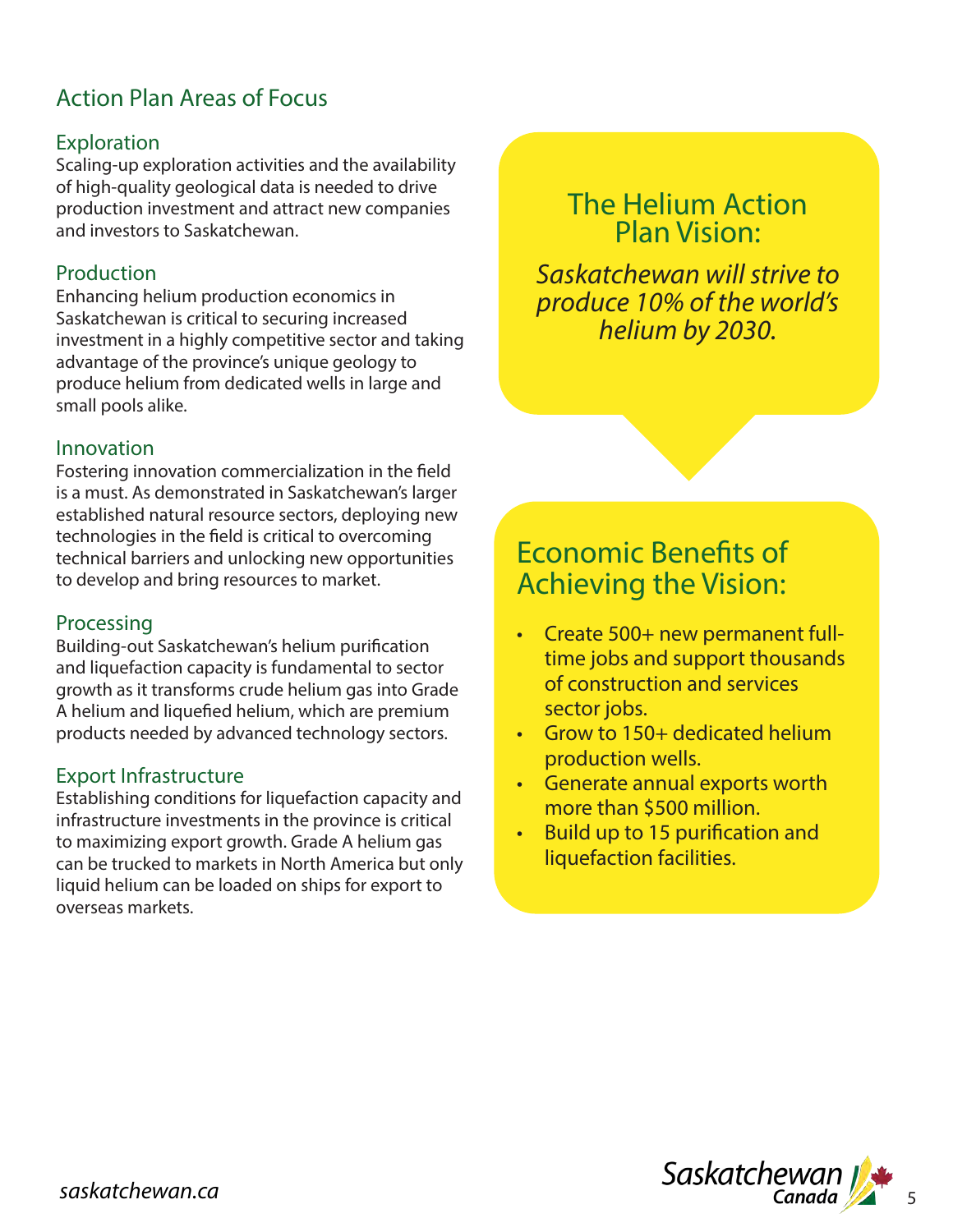# New Programs and Policies

Saskatchewan has recently taken a number of steps to support growth in the helium sector, such as the aforementioned helium resource studies in southern Saskatchewan and the inclusion of helium processing facilities in the OGPII program. The Helium Action Plan's new policy and program commitments seek to build on these successes with 10 new actions.

# Exploration

- *• Comprehensive Provincial Resource Reserves Study:* The Government of Saskatchewan will collaborate with industry to execute a comprehensive study of the province's helium resources and reserves (proven, probable and/or possible). This study will be a critical step in scaling-up exploration activity and attracting investment, as high-quality reliable information on the specific locations and scale of all of the province's helium deposits are key investment considerations that only publicly available government-sourced data can deliver on the broad provincial scale.
- *• Leveraging Oil and Gas Sector Data*: The Government of Saskatchewan will update the province's Integrated Resources Information System (IRIS) to digitize and streamline helium gas analysis reporting from all wells in the oil, gas, and helium sectors. The current process is manual, which creates significant administrative barriers for industry to easily and quickly submit helium gas analysis data in a functional form for government to publish for widespread industry use in planning exploration activities.
- *• Exploratory Well Drilling*: The Government of Saskatchewan offers an exploratory well drilling program to the oil and gas sector to encourage companies to explore and develop new pools and plays. This program will be expanded to support exploratory well drilling in the helium sector.

# Production

- *Reducing Administrative Cost*: The Government of Saskatchewan will expand IRIS to automate helium production reporting and royalty payments administration for industry, bringing the helium sector into the existing efficient automated royalty administration system already in place for other resource sectors.
- *Enhanced Geoscience Information:* The Government of Saskatchewan will review and enhance recognition of eligible exploration costs for helium tenure work expenditure requirements, to accelerate the creation of targeted geoscience information at potential well drilling locations. Having targeted highquality geoscience data is critical to drilling success and creating a more growth-oriented tenure work expenditure regime facilitates new well drilling investments.
- *Regulatory Excellence*: Unlike many competing jurisdictions, Saskatchewan has a wellestablished helium regulatory regime already in place. The province's focus on outcomebased regulations allows for targeted reviews in priority areas identified by industry, like helium well spacing requirements and confidentiality provisions to ensure best practices in maximizing resource recovery and encouraging new drilling investment.